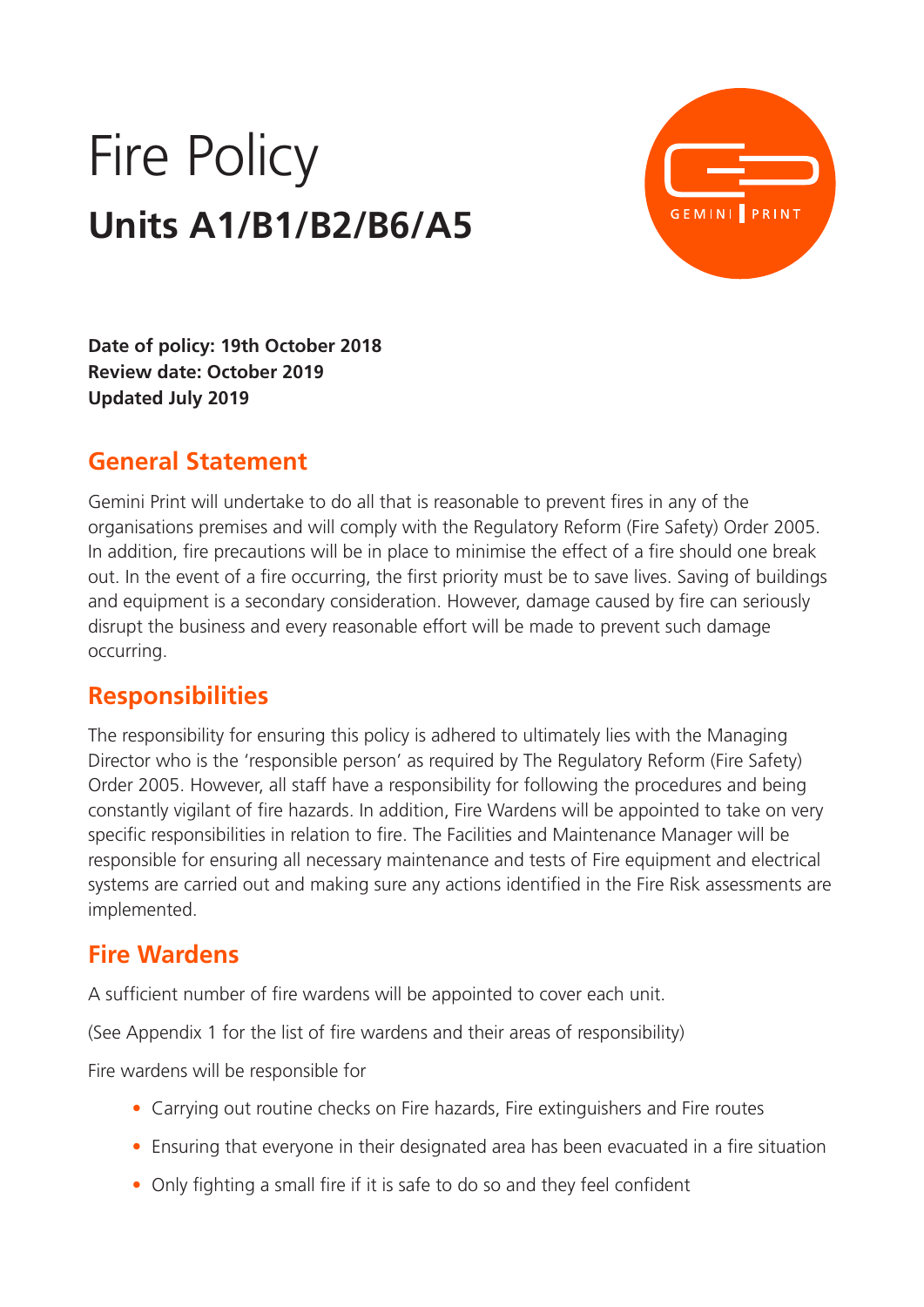## **Senior Staff**

Prior to leaving the premises the senior staff member in each unit will carry out a check for latent fire hazards if safe to do so  $i.e.$ 

- All electrical appliances have been turned off
- All combustible waste removed
- All flammable liquids stored in cabinets
- All cylinders shut off
- All internal doors shut
- Premises secured

#### **General Fire Prevention**

The foundation of good fire prevention procedures is a programme of inspections and assessments, which has the object of identifying fire hazards, assessing the risks and devising control measures. Formal Fire Risk assessments will be carried out for each unit as required by the Regulatory (Fire Safety) Order. These will identify the significant fire hazards and what needs to be done to reduce the risk of those hazards causing harm to as low as is reasonably practicable. In addition, the Fire Risk assessment will identify what physical fire precautions and management arrangements are necessary to ensure the safety of all people in each of the premises if a fire does start.

The following general areas in particular will be addressed:

- **Housekeeping**  Good housekeeping will be maintained and in particular the buildup of waste and clutter to be avoided and the unauthorised storage of items in inappropriate areas. The storage of combustible materials to be kept to a minimum and away from electrical fittings
- **Electrical safety**  All portable appliances will undergo regular PAT testing. The mains electrical installations will be tested every 5 years. Any faulty equipment will be switched off and removed.
- **Gas safety** regular inspection and servicing of all gas equipment will be carried out
- **Smoking**  'no smoking' restrictions will apply. Smoking will only be allowed in designated smoking areas and all smoking materials to be disposed of in the appropriate container
- **Control of Contractors** All contractors will only carry out work approved and supervised by management and the contractors policy followed. Any work that generates heat will be subject to a Hot Work permit
- **Flammable Liquids** Flammable liquids kept in the working areas will be kept to a minimum. All stocks of flammable liquids will be stored in fire proof cabinets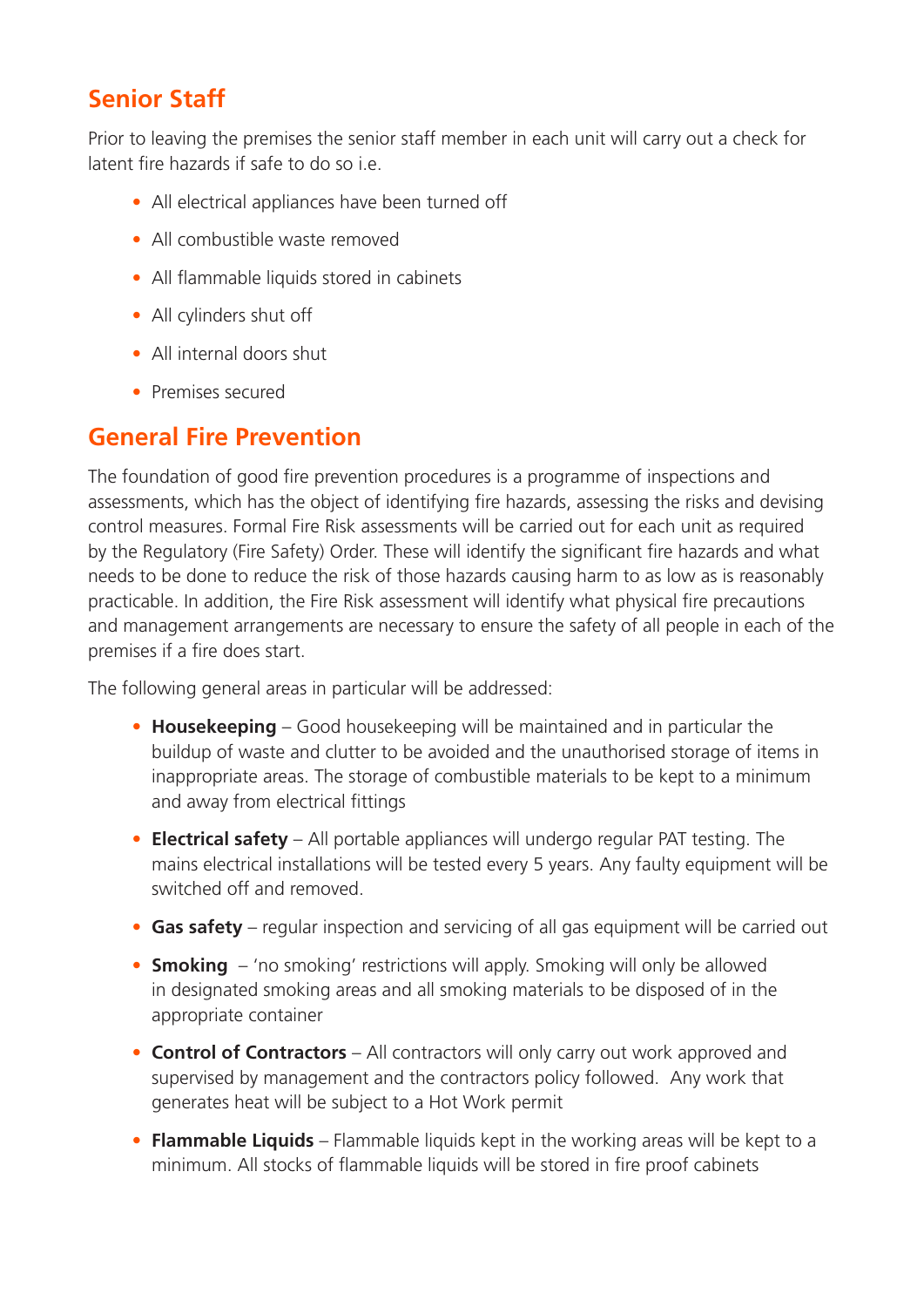- **Fire fighting equipment**  All fire fighting equipment will be subject to regular inspection and servicing
- **Alarms, smoke/heat detectors, emergency lighting** The fire alarm system will be tested at least once per week and serviced regularly
- **Evacuation routes** All internal evacuation routes will be clearly signed and clear of all obstructions. All Final exits from each unit will be always kept clear of any obstructions

#### **Training**

All staff should be regularly reminded of the need for vigilance in fire prevention. Training should include such subjects as the causes of fire and how fire spreads. All new staff will be given information on the fire evacuation procedure and location of fire exits, call points etc. as part of their induction on their first day. All staff will receive fire awareness training and/ or information annually. In addition, those staff who have been designated Fire Wardens will receive further appropriate training including the practical use of fire extinguishers. A full fire drill will be carried out at least once a year.

#### **Fire Alarm**

Automatic Fire alarm systems conforming to BS 5839 & 5266 Bsi are installed in each unit.

These will be tested weekly by call points in rotation.

### **Assembly Points**

Suitable assembly points will be designated for each unit. (see appendix 2) These will be clearly signed.

# **Fire Fighting Equipment**

A suitable number of Fire Extinguishers and/or fire blankets will be located in each unit to reflect the various fire hazards. These will be either hung on brackets on a wall or in a stand with appropriate signage. All fire extinguishers must be always clearly visible and never obstructed. All firefighting equipment will be maintained and inspected every year by a competent contractor. Fire extinguishers will also be checked routinely to make sure they remain full and their safety tag in tack and not obstructed. Fire blankets will be discarded after use.

### **Emergency Lights**

Emergency lights will be fitted in suitable locations in all units to enable safe evacuation from the premises should the electrical supply fail. All emergency lights will be subject to monthly checks and an annual full discharge test.

### **Fire Notices**

Fire Action notices will be prominently displayed throughout all buildings and all staff will be made aware of the full procedures that relate to their building.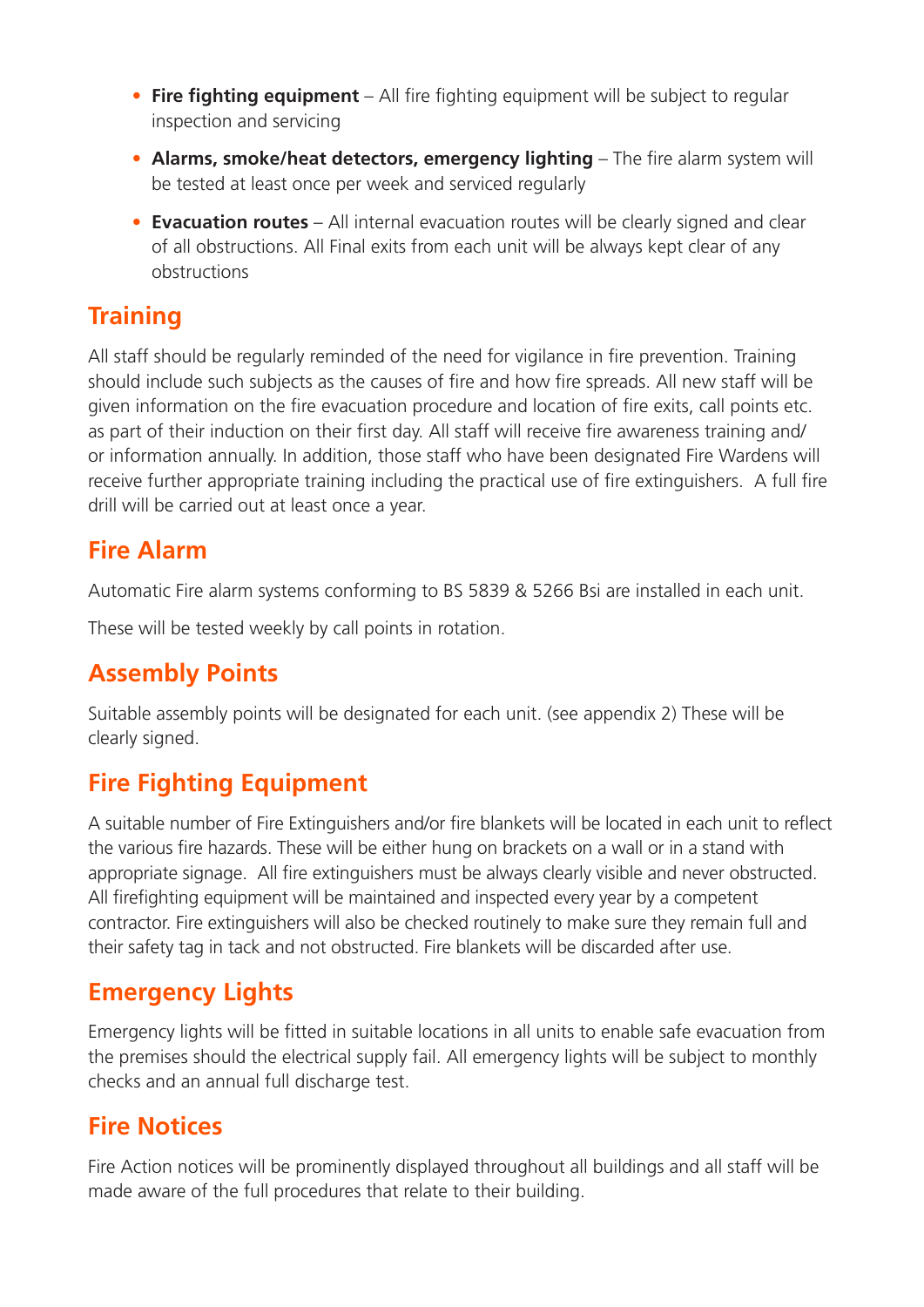#### **Disabled People**

Arrangements for the safe evacuation of persons identified as being especially at risk will be implemented. A PEEP (Personal Emergency Evacuation Plan) will be prepared for any staff with either a permanent or temporary disability. A general Personal evacuation plan will be implemented for any disabled visitors.

#### **Security**

When unoccupied, all units will be secured and alarmed.

#### **Evacuation Procedure**

See Appendix 2 for the general evacuation procedures for all units.

#### **Records**

Records will be kept of the following;

Weekly fire alarm test

Emergency lighting checks monthly and annual discharge test

Fire Doors and fire exits

Monthly Fire Extinguishers

Annual Fire Extinguisher inspections by contractor

Annual Fire Alarm inspection by contractor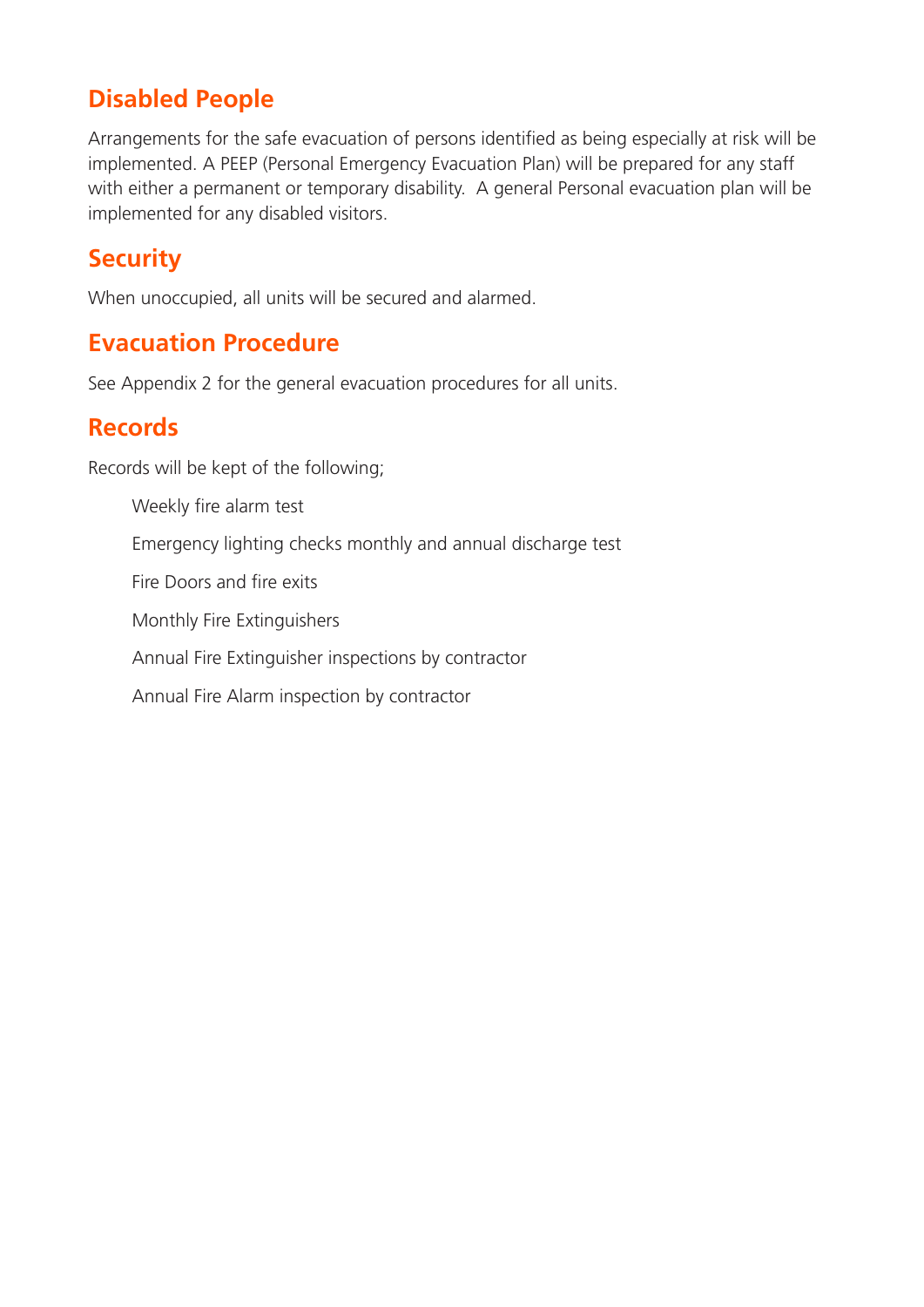# **Appendix 1**

# **List of Fire Wardens and assembly points**

| <b>Location</b>  | <b>Assembly Point</b>       | <b>Fire Warden Zones</b> | <b>Fire Wardens</b>          |
|------------------|-----------------------------|--------------------------|------------------------------|
| <b>Unit A1</b>   | <b>B1 Carpark</b>           | Ground Floor             | Neil Yates<br>Luke Metcalfe  |
|                  |                             | <b>First Floor</b>       | <b>Tracey Cooper</b>         |
| <b>Unit B1</b>   | A1 Carpark                  | Ground Floor             | Howard Lillie                |
|                  |                             | <b>First Floor</b>       | Dave Murley                  |
| <b>Unit B2</b>   | Car Park<br>26 Dolphin Road | Ground Floor             | Howard Lillie<br>Katie Mills |
|                  |                             | First Floor              | Steve Floyd                  |
| <b>Unit A5</b>   | In front of B6              | Ground floor             | Peter Kelly<br>Lee Cable     |
| <b>Unit B6</b>   | A5 Forecourt                | Ground floor             | Alison Bedson<br>James Clark |
| <b>All Units</b> |                             |                          | Mark Gretton                 |